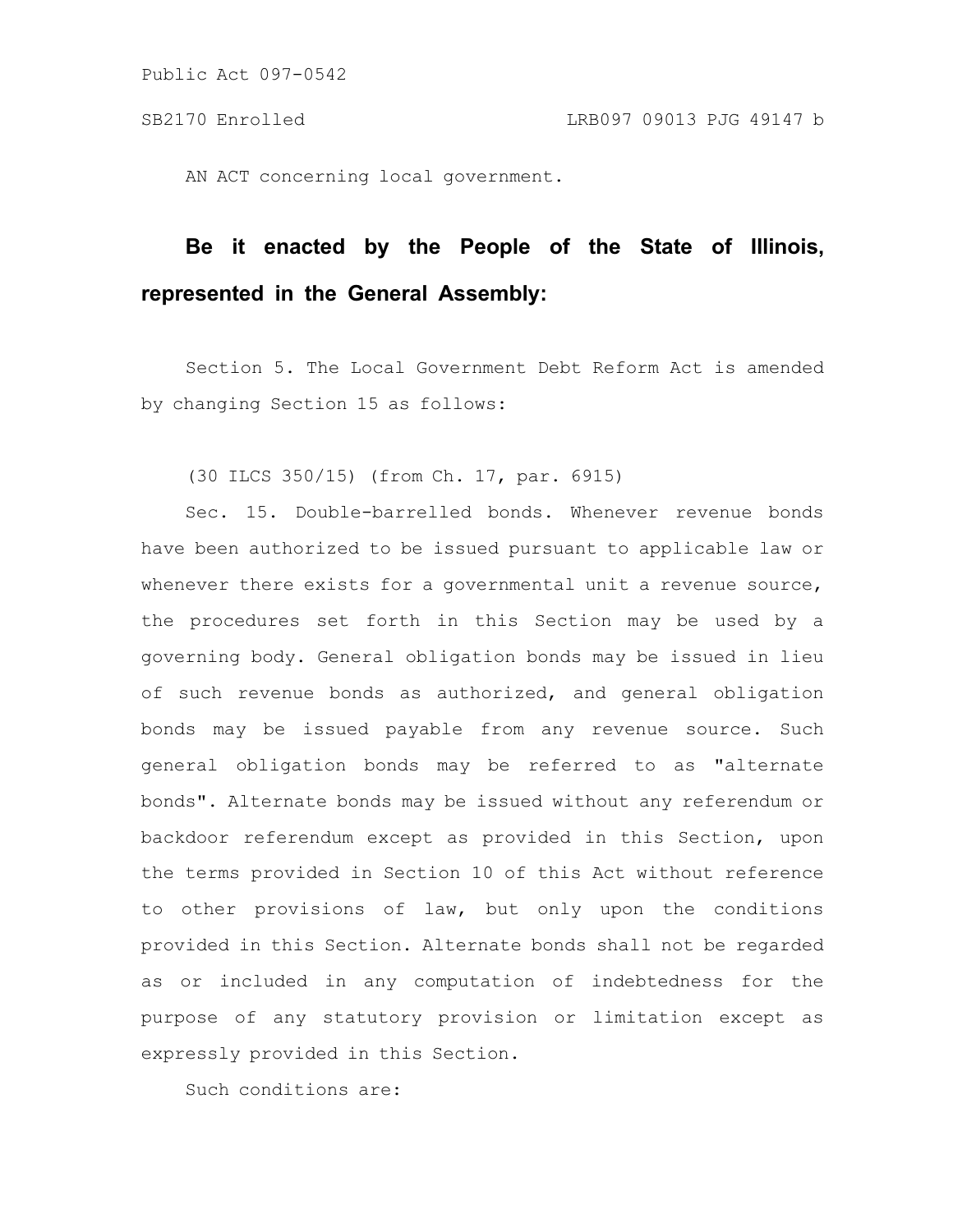## SB2170 Enrolled LRB097 09013 PJG 49147 b

(a) Alternate bonds shall be issued for a lawful corporate purpose. If issued in lieu of revenue bonds, alternate bonds shall be issued for the purposes for which such revenue bonds shall have been authorized. If issued payable from a revenue source in the manner hereinafter provided, which revenue source is limited in its purposes or applications, then the alternate bonds shall be issued only for such limited purposes or applications. Alternate bonds may be issued payable from either enterprise revenues or revenue sources, or both.

(b) Alternate bonds shall be subject to backdoor referendum. The provisions of Section 5 of this Act shall apply to such backdoor referendum, together with the provisions hereof. The authorizing ordinance shall be published in a newspaper of general circulation in the governmental unit. Along with or as part of the authorizing ordinance, there shall be published a notice of (1) the specific number of voters required to sign a petition requesting that the issuance of the alternate bonds be submitted to referendum, (2) the time when such petition must be filed, (3) the date of the prospective referendum, and (4), with respect to authorizing ordinances adopted on or after January 1, 1991, a statement that identifies any revenue source that will be used to pay debt service on the alternate bonds. The clerk or secretary of the governmental unit shall make a petition form available to anyone requesting one. If no petition is filed with the clerk or secretary within 30 days of publication of the authorizing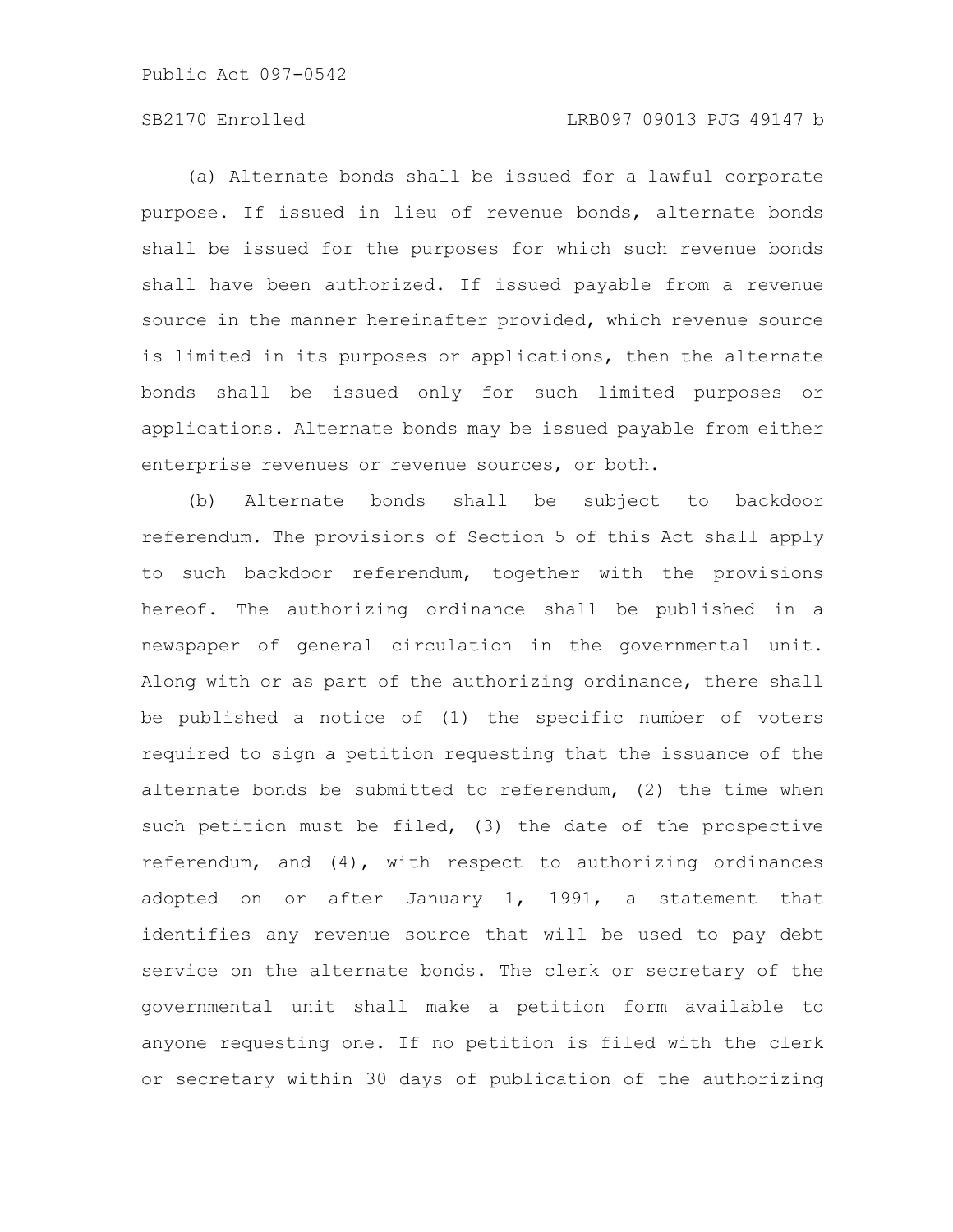ordinance and notice, the alternate bonds shall be authorized to be issued. But if within this 30 days period, a petition is filed with such clerk or secretary signed by electors numbering the greater of (i) 7.5% of the registered voters in the governmental unit or (ii) 200 of those registered voters or 15% of those registered voters, whichever is less, asking that the issuance of such alternate bonds be submitted to referendum, the clerk or secretary shall certify such question for submission at an election held in accordance with the general election law. The question on the ballot shall include a statement of any revenue source that will be used to pay debt service on the alternate bonds. The alternate bonds shall be authorized to be issued if a majority of the votes cast on the question at such election are in favor thereof provided that notice of the bond referendum, if held before July 1, 1999, has been given in accordance with the provisions of Section 12-5 of the Election Code in effect at the time of the bond referendum, at least 10 and not more than 45 days before the date of the election, notwithstanding the time for publication otherwise imposed by Section 12-5. Notices required in connection with the submission of public questions on or after July 1, 1999 shall be as set forth in Section 12-5 of the Election Code. Backdoor referendum proceedings for bonds and alternate bonds to be issued in lieu of such bonds may be conducted at the same time.

(c) To the extent payable from enterprise revenues, such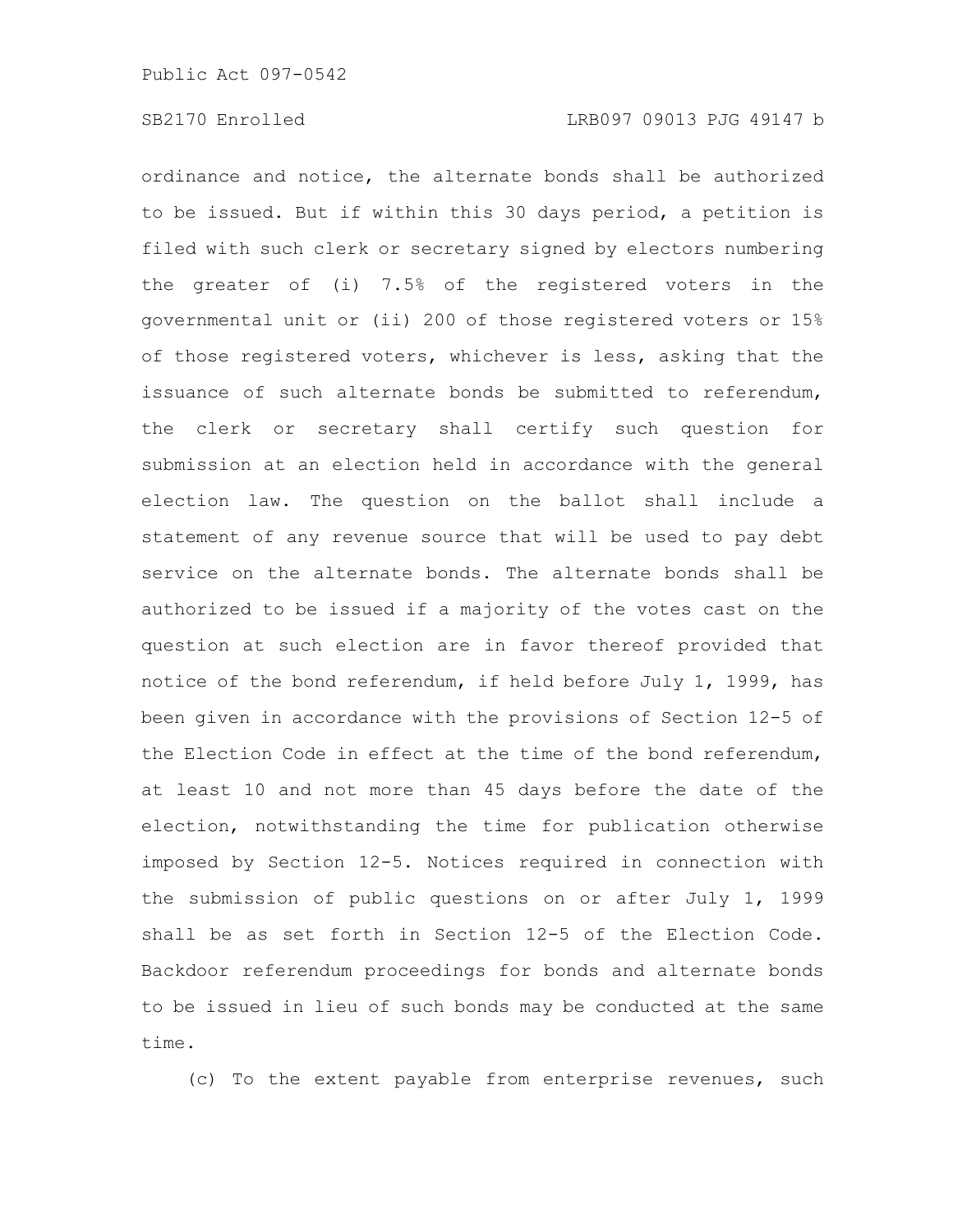revenues shall have been determined by the governing body to be sufficient to provide for or pay in each year to final maturity of such alternate bonds all of the following: (1) costs of operation and maintenance of the utility or enterprise, but not including depreciation, (2) debt service on all outstanding revenue bonds payable from such enterprise revenues, (3) all amounts required to meet any fund or account requirements with respect to such outstanding revenue bonds, (4) other contractual or tort liability obligations, if any, payable from such enterprise revenues, and (5) in each year, an amount not less than 1.25 times debt service of all (i) alternate bonds payable from such enterprise revenues previously issued and outstanding and (ii) alternate bonds proposed to be issued. To the extent payable from one or more revenue sources, such sources shall have been determined by the governing body to provide in each year, an amount not less than 1.25 times debt service of all alternate bonds payable from such revenue sources previously issued and outstanding and alternate bonds proposed to be issued. The 1.25 figure in the preceding sentence shall be reduced to 1.10 if the revenue source is a governmental revenue source. The conditions enumerated in this subsection (c) need not be met for that amount of debt service provided for by the setting aside of proceeds of bonds or other moneys at the time of the delivery of such bonds. Notwithstanding any other provision of this Section, a backdoor referendum is not required if the proceeds backing the debt are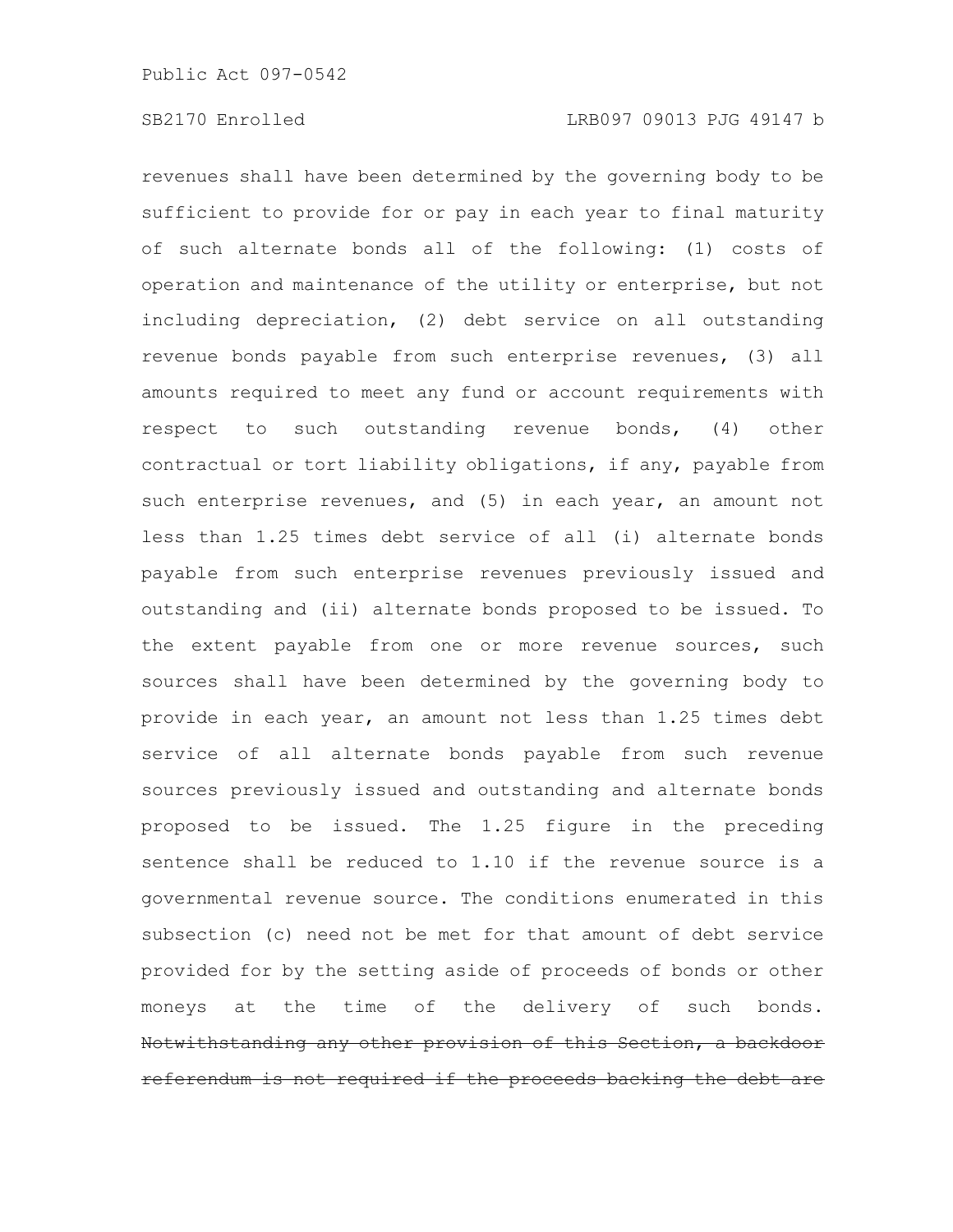# realized from revenues obtained from the County School Facility Occupation Tax Law under Section 5-1006.7 of the Counties Code.

(c-1) In the case of alternate bonds issued as variable rate bonds (including refunding bonds), debt service shall be projected based on the rate for the most recent date shown in the 20 G.O. Bond Index of average municipal bond yields as published in the most recent edition of The Bond Buyer published in New York, New York (or any successor publication or index, or if such publication or index is no longer published, then any index of long-term municipal tax-exempt bond yields selected by the governmental unit), as of the date of determination referred to in subsection (c) of this Section. Any interest or fees that may be payable to the provider of a letter of credit, line of credit, surety bond, bond insurance, or other credit enhancement relating to such alternate bonds and any fees that may be payable to any remarketing agent need not be taken into account for purposes of such projection. If the governmental unit enters into an agreement in connection with such alternate bonds at the time of issuance thereof pursuant to which the governmental unit agrees for a specified period of time to pay an amount calculated at an agreed-upon rate or index based on a notional amount and the other party agrees to pay the governmental unit an amount calculated at an agreed-upon rate or index based on such notional amount, interest shall be projected for such specified period of time on the basis of the agreed-upon rate payable by the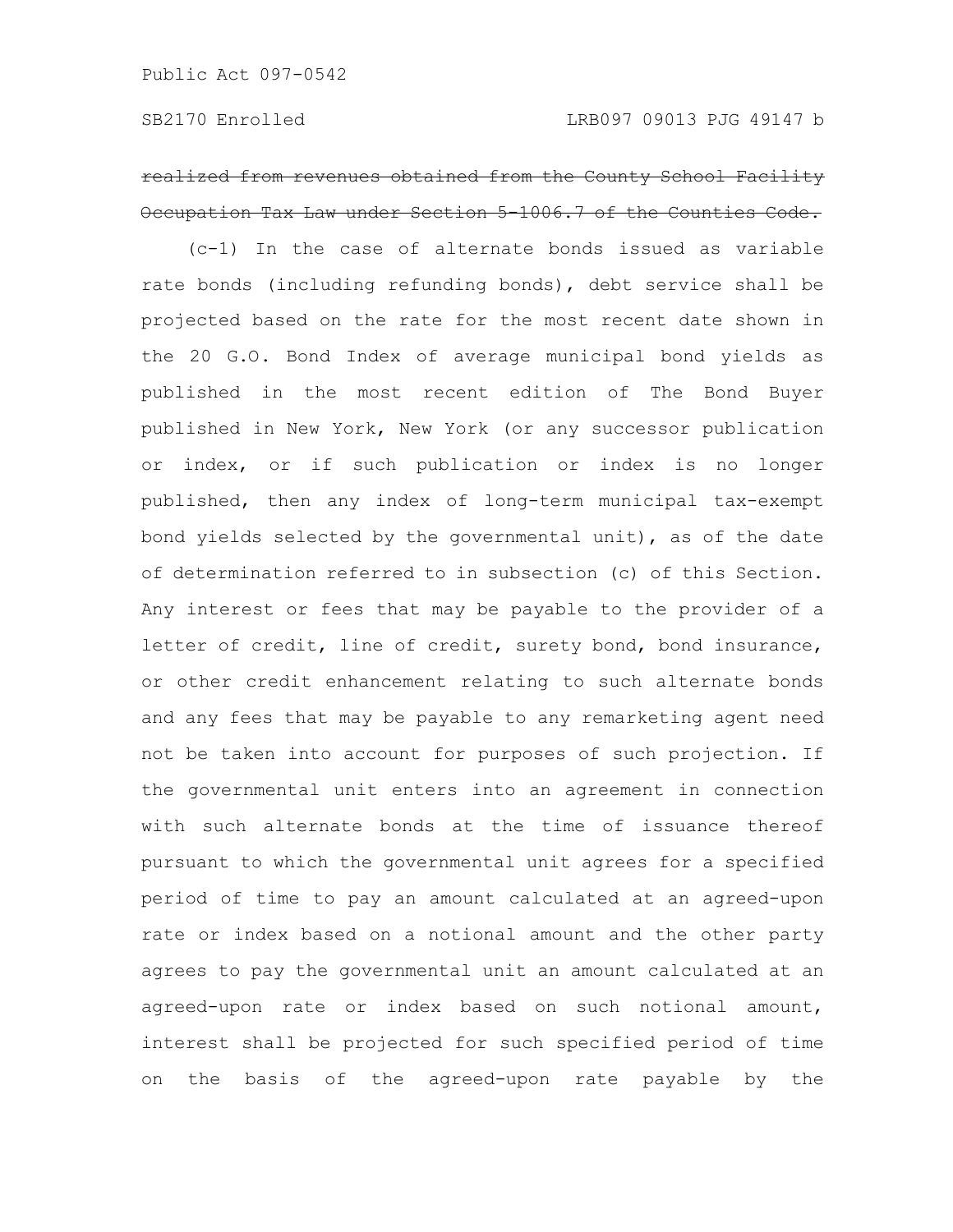#### SB2170 Enrolled LRB097 09013 PJG 49147 b

governmental unit.

(d) The determination of the sufficiency of enterprise revenues or a revenue source, as applicable, shall be supported by reference to the most recent audit of the governmental unit, which shall be for a fiscal year ending not earlier than 18 months previous to the time of issuance of the alternate bonds. If such audit does not adequately show such enterprise revenues or revenue source, as applicable, or if such enterprise revenues or revenue source, as applicable, are shown to be insufficient, then the determination of sufficiency shall be supported by the report of an independent accountant or feasibility analyst, the latter having a national reputation for expertise in such matters, demonstrating the sufficiency of such revenues and explaining, if appropriate, by what means the revenues will be greater than as shown in the audit. Whenever such sufficiency is demonstrated by reference to a schedule of higher rates or charges for enterprise revenues or a higher tax imposition for a revenue source, such higher rates, charges or taxes shall have been properly imposed by an ordinance adopted prior to the time of delivery of alternate bonds. The reference to and acceptance of an audit or report, as the case may be, and the determination of the governing body as to sufficiency of enterprise revenues or a revenue source shall be conclusive evidence that the conditions of this Section have been met and that the alternate bonds are valid.

(e) The enterprise revenues or revenue source, as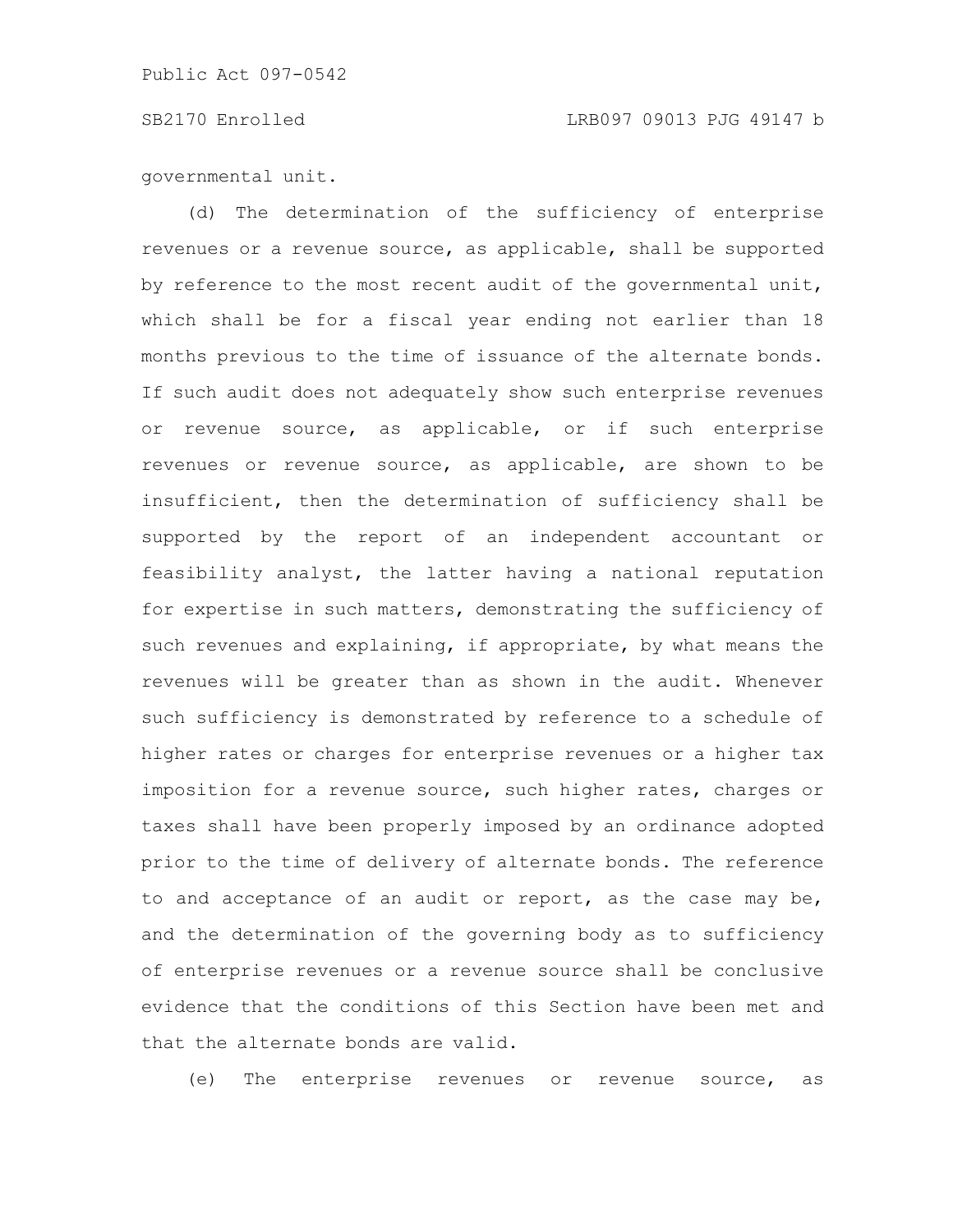applicable, shall be in fact pledged to the payment of the alternate bonds; and the governing body shall covenant, to the extent it is empowered to do so, to provide for, collect and apply such enterprise revenues or revenue source, as applicable, to the payment of the alternate bonds and the provision of not less than an additional .25 (or .10 for governmental revenue sources) times debt service. The pledge and establishment of rates or charges for enterprise revenues, or the imposition of taxes in a given rate or amount, as provided in this Section for alternate bonds, shall constitute a continuing obligation of the governmental unit with respect to such establishment or imposition and a continuing appropriation of the amounts received. All covenants relating to alternate bonds and the conditions and obligations imposed by this Section are enforceable by any bondholder of alternate bonds affected, any taxpayer of the governmental unit, and the People of the State of Illinois acting through the Attorney General or any designee, and in the event that any such action results in an order finding that the governmental unit has not properly set rates or charges or imposed taxes to the extent it is empowered to do so or collected and applied enterprise revenues or any revenue source, as applicable, as required by this Act, the plaintiff in any such action shall be awarded reasonable attorney's fees. The intent is that such enterprise revenues or revenue source, as applicable, shall be sufficient and shall be applied to the payment of debt service on such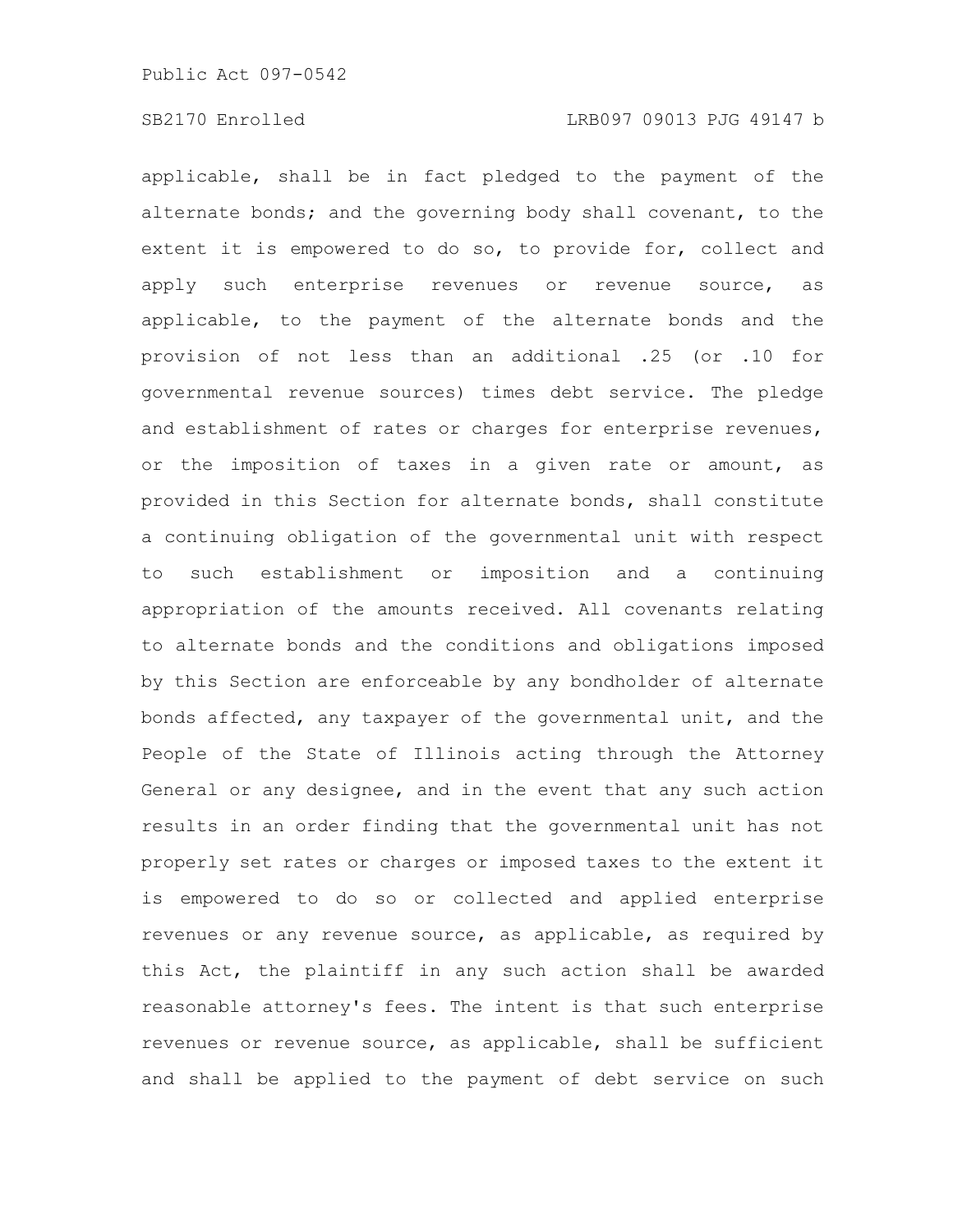alternate bonds so that taxes need not be levied, or if levied need not be extended, for such payment. Nothing in this Section shall inhibit or restrict the authority of a governing body to determine the lien priority of any bonds, including alternate bonds, which may be issued with respect to any enterprise revenues or revenue source.

In the event that alternate bonds shall have been issued and taxes, other than a designated revenue source, shall have been extended pursuant to the general obligation, full faith and credit promise supporting such alternate bonds, then the amount of such alternate bonds then outstanding shall be included in the computation of indebtedness of the governmental unit for purposes of all statutory provisions or limitations until such time as an audit of the governmental unit shall show that the alternate bonds have been paid from the enterprise revenues or revenue source, as applicable, pledged thereto for a complete fiscal year.

Alternate bonds may be issued to refund or advance refund alternate bonds without meeting any of the conditions set forth in this Section, except that the term of the refunding bonds shall not be longer than the term of the refunded bonds and that the debt service payable in any year on the refunding bonds shall not exceed the debt service payable in such year on the refunded bonds.

Once issued, alternate bonds shall be and forever remain until paid or defeased the general obligation of the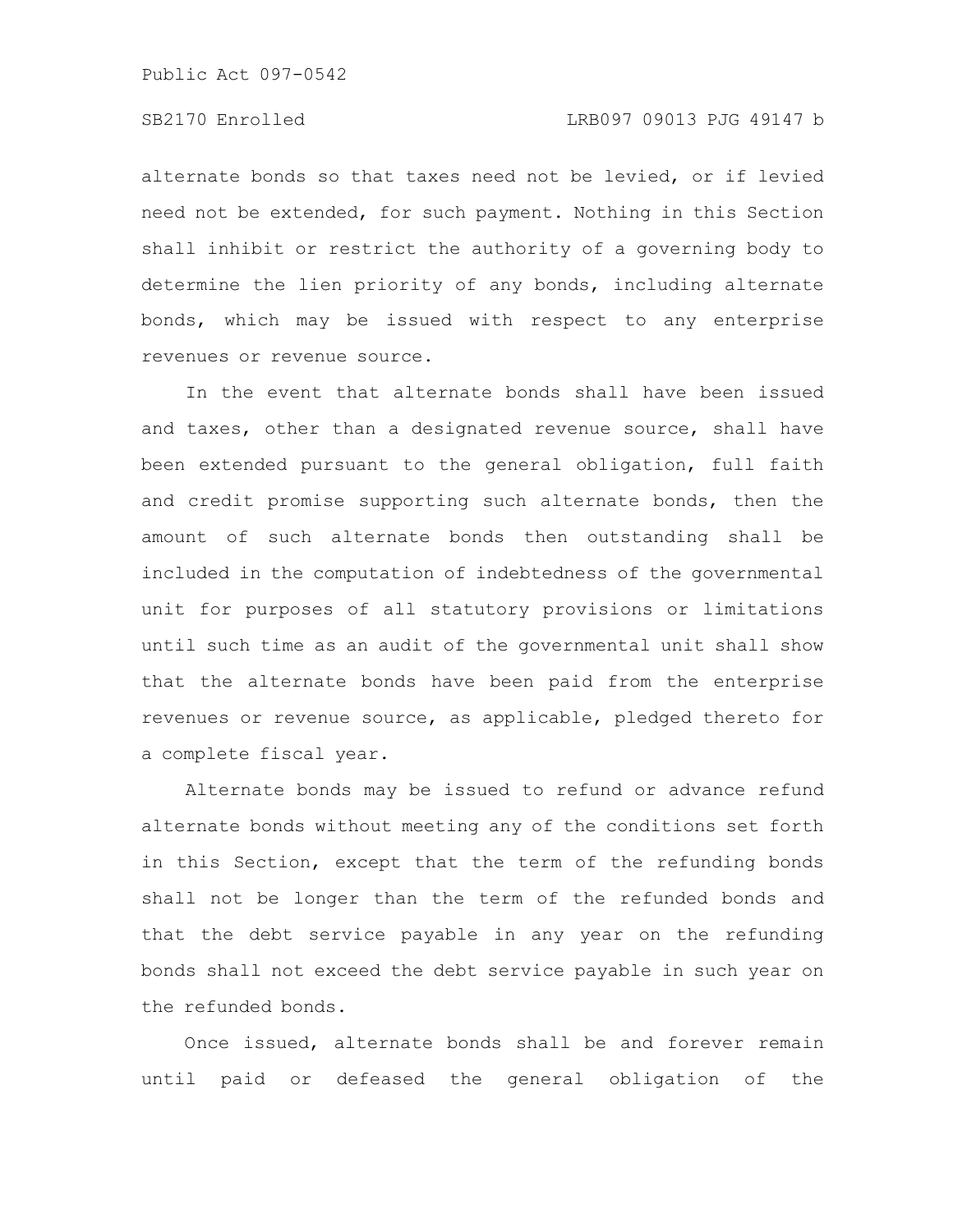#### SB2170 Enrolled LRB097 09013 PJG 49147 b

governmental unit, for the payment of which its full faith and credit are pledged, and shall be payable from the levy of taxes as is provided in this Act for general obligation bonds.

The changes made by this amendatory Act of 1990 do not affect the validity of bonds authorized before September 1, 1990.

(Source: P.A. 95-675, eff. 10-11-07.)

Section 10. The Counties Code is amended by changing Section 5-1006.7 as follows:

(55 ILCS 5/5-1006.7)

Sec. 5-1006.7. School facility occupation taxes.

(a) In The county board of any county,  $\max$  impose a tax shall be imposed upon all persons engaged in the business of selling tangible personal property, other than personal property titled or registered with an agency of this State's government, at retail in the county on the gross receipts from the sales made in the course of business to provide revenue to be used exclusively for school facility purposes if a proposition for the tax has been submitted to the electors of that county and approved by a majority of those voting on the question as provided in subsection (c). The tax under this Section shall may be imposed only in one-quarter percent increments and may not exceed 1%.

This additional tax may not be imposed on the sale of food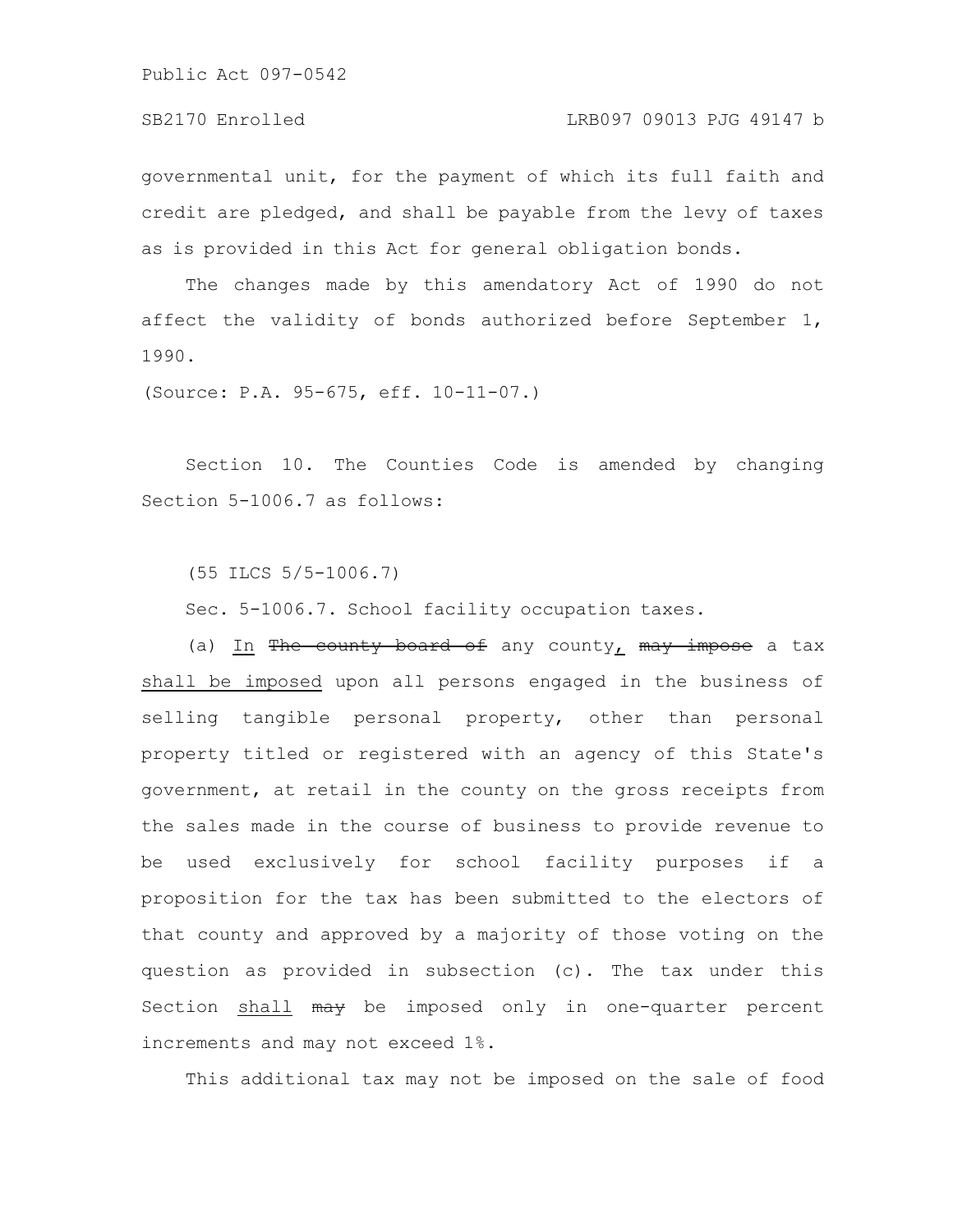for human consumption that is to be consumed off the premises where it is sold (other than alcoholic beverages, soft drinks, and food that has been prepared for immediate consumption) and prescription and non-prescription medicines, drugs, medical appliances and insulin, urine testing materials, syringes and needles used by diabetics. The Department of Revenue has full power to administer and enforce this subsection, to collect all taxes and penalties due under this subsection, to dispose of taxes and penalties so collected in the manner provided in this subsection, and to determine all rights to credit memoranda arising on account of the erroneous payment of a tax or penalty under this subsection. The Department shall deposit all taxes and penalties collected under this subsection into a special fund created for that purpose.

In the administration of and compliance with this subsection, the Department and persons who are subject to this subsection (i) have the same rights, remedies, privileges, immunities, powers, and duties, (ii) are subject to the same conditions, restrictions, limitations, penalties, and definitions of terms, and (iii) shall employ the same modes of procedure as are set forth in Sections 1 through 1o, 2 through 2-70 (in respect to all provisions contained in those Sections other than the State rate of tax), 2a through 2h, 3 (except as to the disposition of taxes and penalties collected), 4, 5, 5a, 5b, 5c, 5d, 5e, 5f, 5g, 5h, 5i, 5j, 5k, 5l, 6, 6a, 6b, 6c, 7, 8, 9, 10, 11, 11a, 12, and 13 of the Retailers' Occupation Tax Act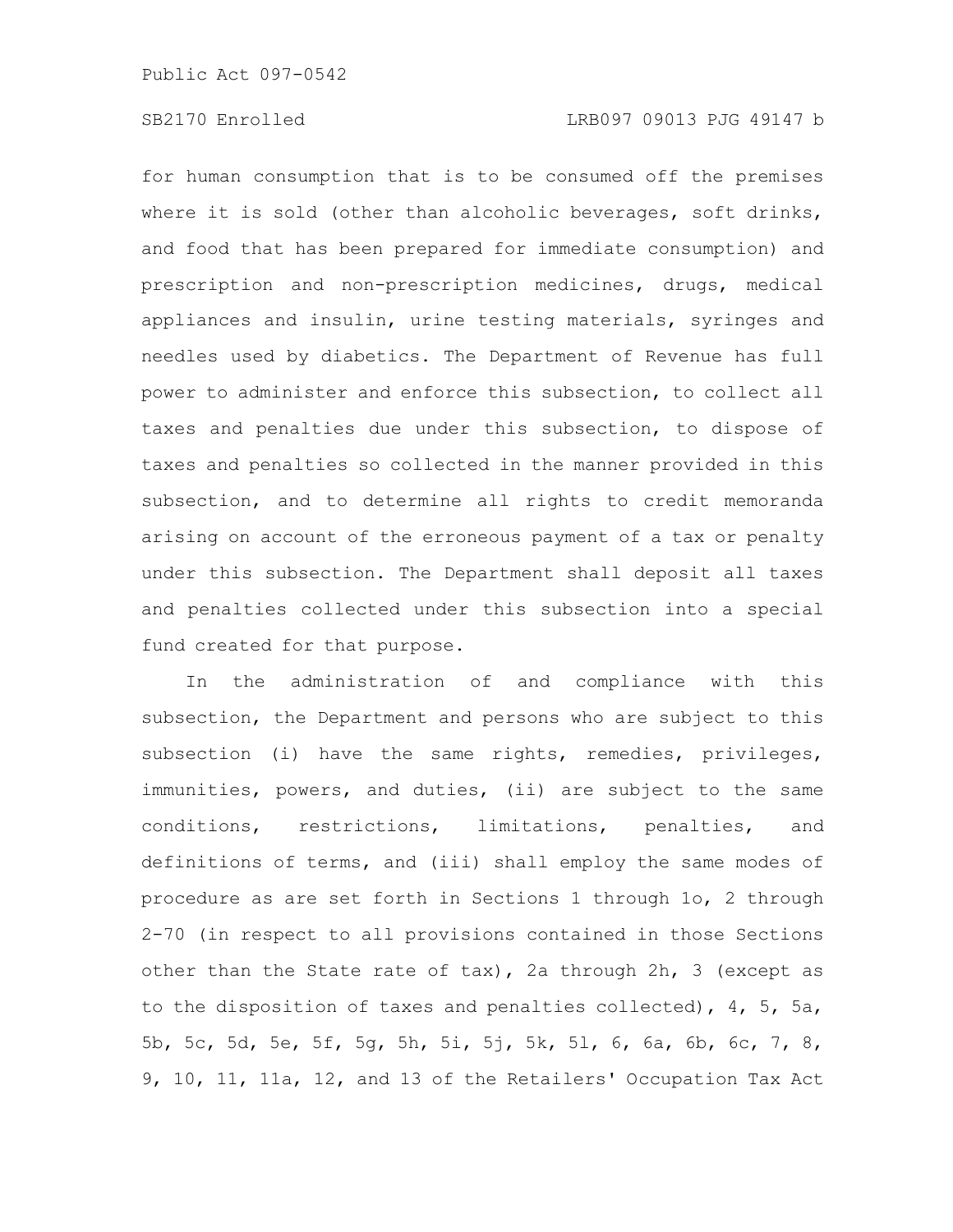and all provisions of the Uniform Penalty and Interest Act as if those provisions were set forth in this subsection.

The certificate of registration that is issued by the Department to a retailer under the Retailers' Occupation Tax Act permits the retailer to engage in a business that is taxable without registering separately with the Department under an ordinance or resolution under this subsection.

Persons subject to any tax imposed under the authority granted in this subsection may reimburse themselves for their seller's tax liability by separately stating that tax as an additional charge, which may be stated in combination, in a single amount, with State tax that sellers are required to collect under the Use Tax Act, pursuant to any bracketed schedules set forth by the Department.

(b) If a tax has been imposed under subsection (a), then a service occupation tax must also be imposed at the same rate upon all persons engaged, in the county, in the business of making sales of service, who, as an incident to making those sales of service, transfer tangible personal property within the county as an incident to a sale of service.

This tax may not be imposed on sales of food for human consumption that is to be consumed off the premises where it is sold (other than alcoholic beverages, soft drinks, and food prepared for immediate consumption) and prescription and non-prescription medicines, drugs, medical appliances and insulin, urine testing materials, syringes, and needles used by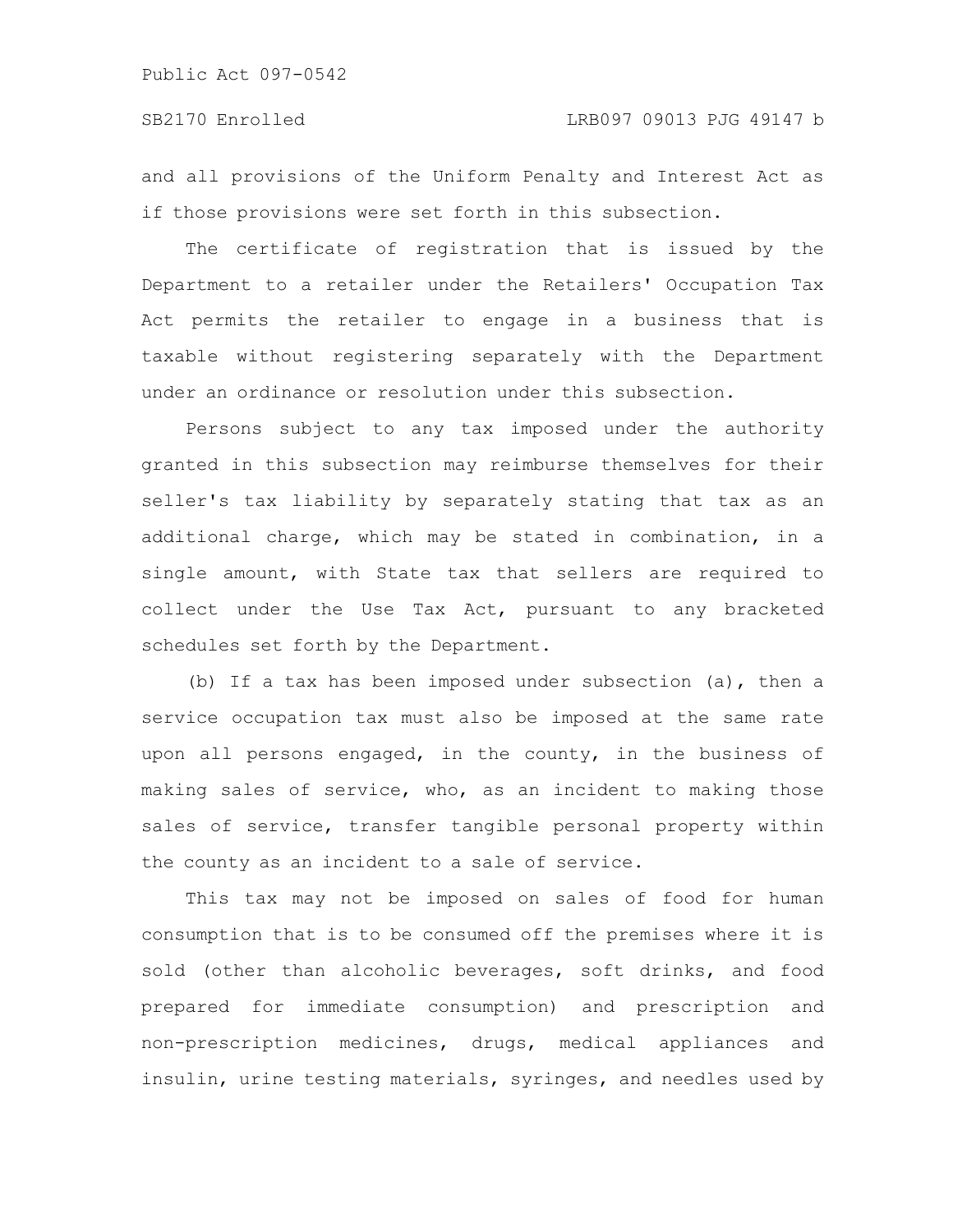diabetics.

The tax imposed under this subsection and all civil penalties that may be assessed as an incident thereof shall be collected and enforced by the Department and deposited into a special fund created for that purpose. The Department has full power to administer and enforce this subsection, to collect all taxes and penalties due under this subsection, to dispose of taxes and penalties so collected in the manner provided in this subsection, and to determine all rights to credit memoranda arising on account of the erroneous payment of a tax or penalty under this subsection.

In the administration of and compliance with this subsection, the Department and persons who are subject to this subsection shall (i) have the same rights, remedies, privileges, immunities, powers and duties, (ii) be subject to the same conditions, restrictions, limitations, penalties and definition of terms, and (iii) employ the same modes of procedure as are set forth in Sections 2 (except that that reference to State in the definition of supplier maintaining a place of business in this State means the county), 2a through 2d, 3 through 3-50 (in respect to all provisions contained in those Sections other than the State rate of tax), 4 (except that the reference to the State shall be to the county),  $5, 7,$ 8 (except that the jurisdiction to which the tax is a debt to the extent indicated in that Section 8 is the county), 9 (except as to the disposition of taxes and penalties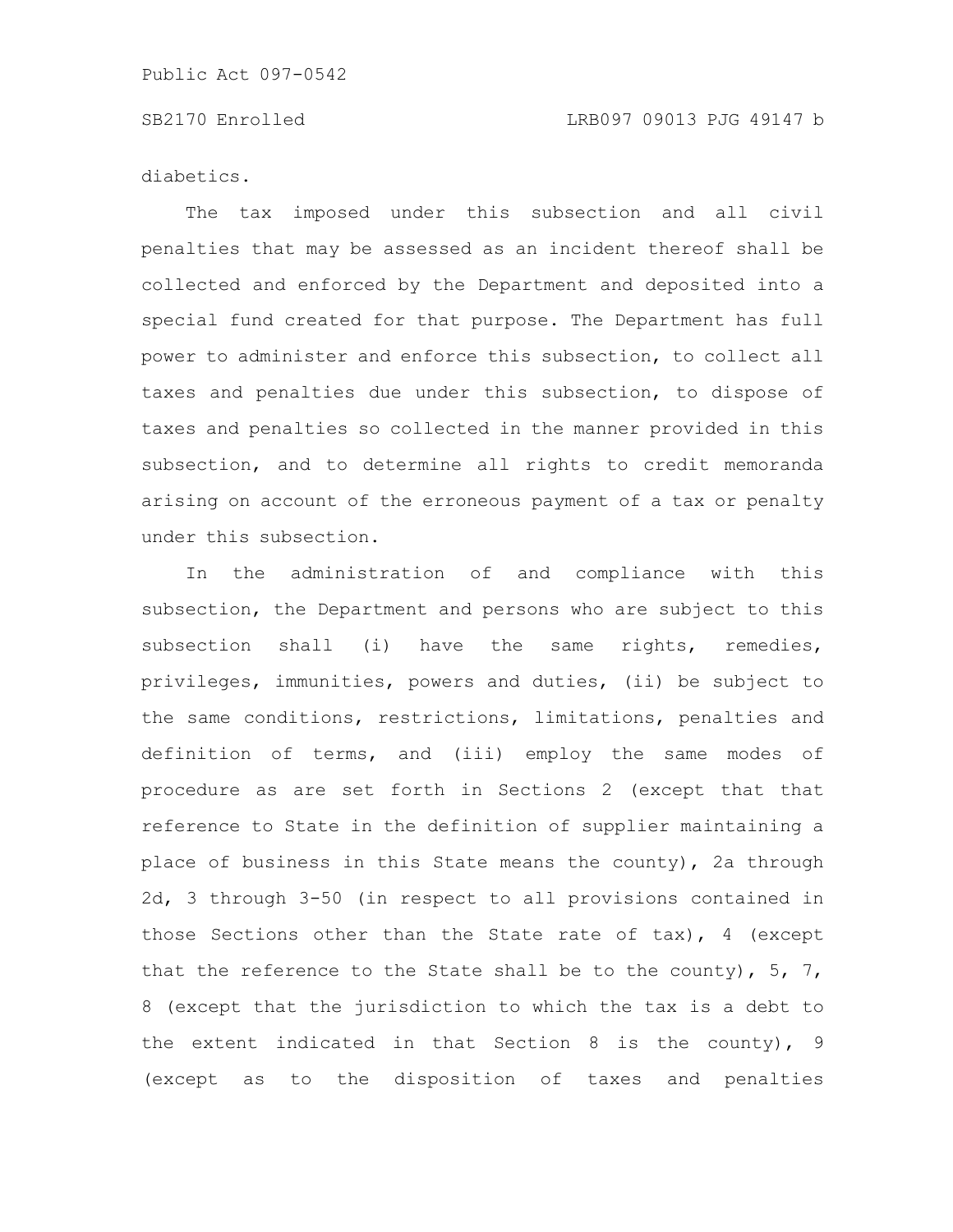## SB2170 Enrolled LRB097 09013 PJG 49147 b

collected), 10, 11, 12 (except the reference therein to Section 2b of the Retailers' Occupation Tax Act), 13 (except that any reference to the State means the county), Section 15, 16, 17, 18, 19, and 20 of the Service Occupation Tax Act and all provisions of the Uniform Penalty and Interest Act, as fully as if those provisions were set forth herein.

Persons subject to any tax imposed under the authority granted in this subsection may reimburse themselves for their serviceman's tax liability by separately stating the tax as an additional charge, which may be stated in combination, in a single amount, with State tax that servicemen are authorized to collect under the Service Use Tax Act, pursuant to any bracketed schedules set forth by the Department.

(c) The tax under this Section may not be imposed until, by ordinance or resolution of the county board, the question of imposing the tax has been submitted to the electors of the county at a regular election and approved by a majority of the electors voting on the question. For all regular elections held prior to the effective date of this amendatory Act of the 97th General Assembly, upon Upon a resolution by the county board or a resolution by school district boards that represent at least 51% of the student enrollment within the county, the county board must certify the question to the proper election authority in accordance with the Election Code.

For all regular elections held prior to the effective date of this amendatory Act of the 97th General Assembly, the The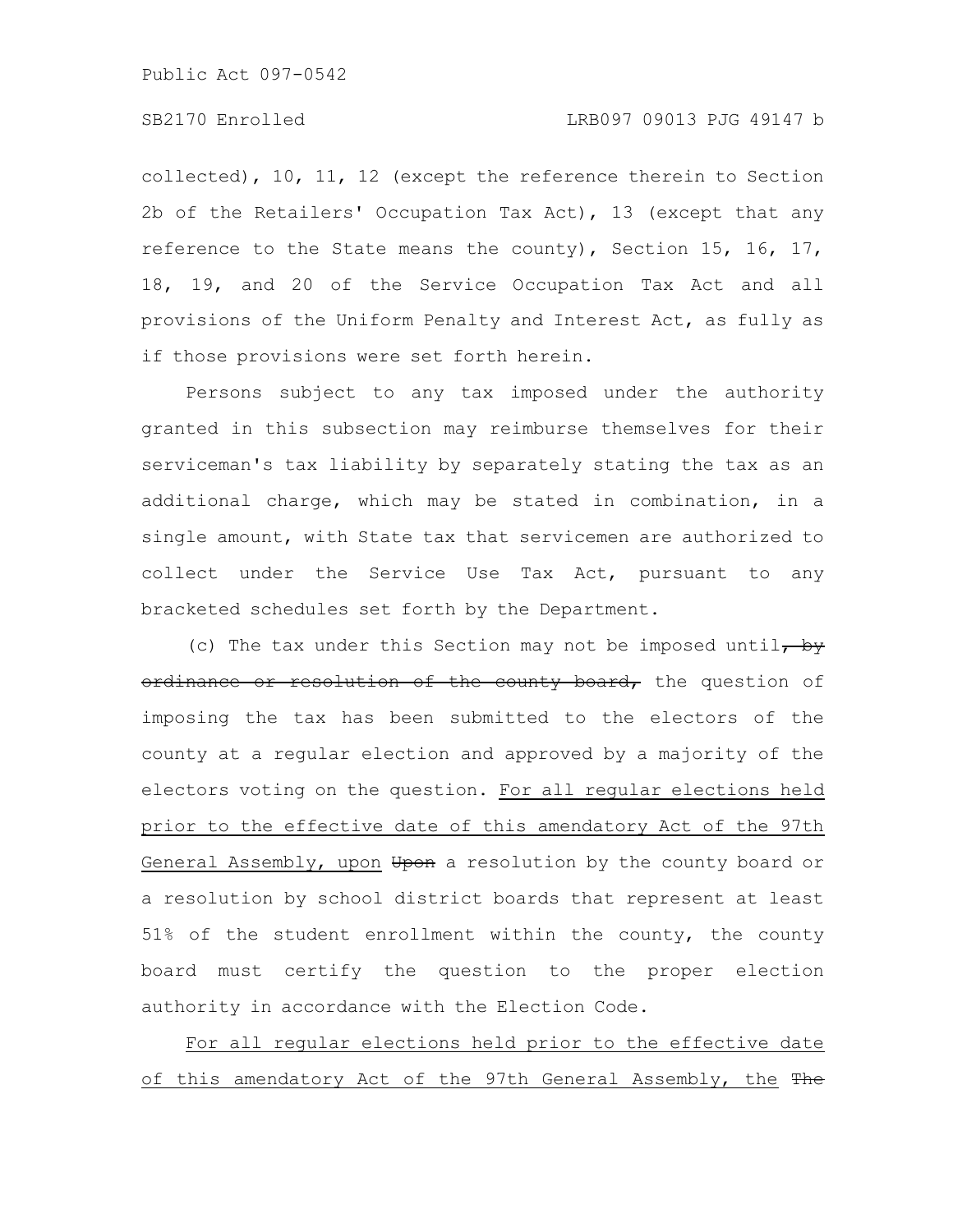election authority must submit the question in substantially the following form:

Shall (name of county) be authorized to impose a retailers' occupation tax and a service occupation tax (commonly referred to as a "sales tax") at a rate of (insert rate) to be used exclusively for school facility purposes?

The election authority must record the votes as "Yes" or "No".

If a majority of the electors voting on the question vote in the affirmative, then the county may, thereafter, impose the tax.

For all regular elections held on or after the effective date of this amendatory Act of the 97th General Assembly, the regional superintendent of schools for the county must, upon receipt of a resolution or resolutions of school district boards that represent more than 50% of the student enrollment within the county, certify the question to the proper election authority for submission to the electors of the county at the next regular election at which the question lawfully may be submitted to the electors, all in accordance with the Election Code.

For all regular elections held on or after the effective date of this amendatory Act of the 97th General Assembly, the election authority must submit the question in substantially the following form:

Shall a retailers' occupation tax and a service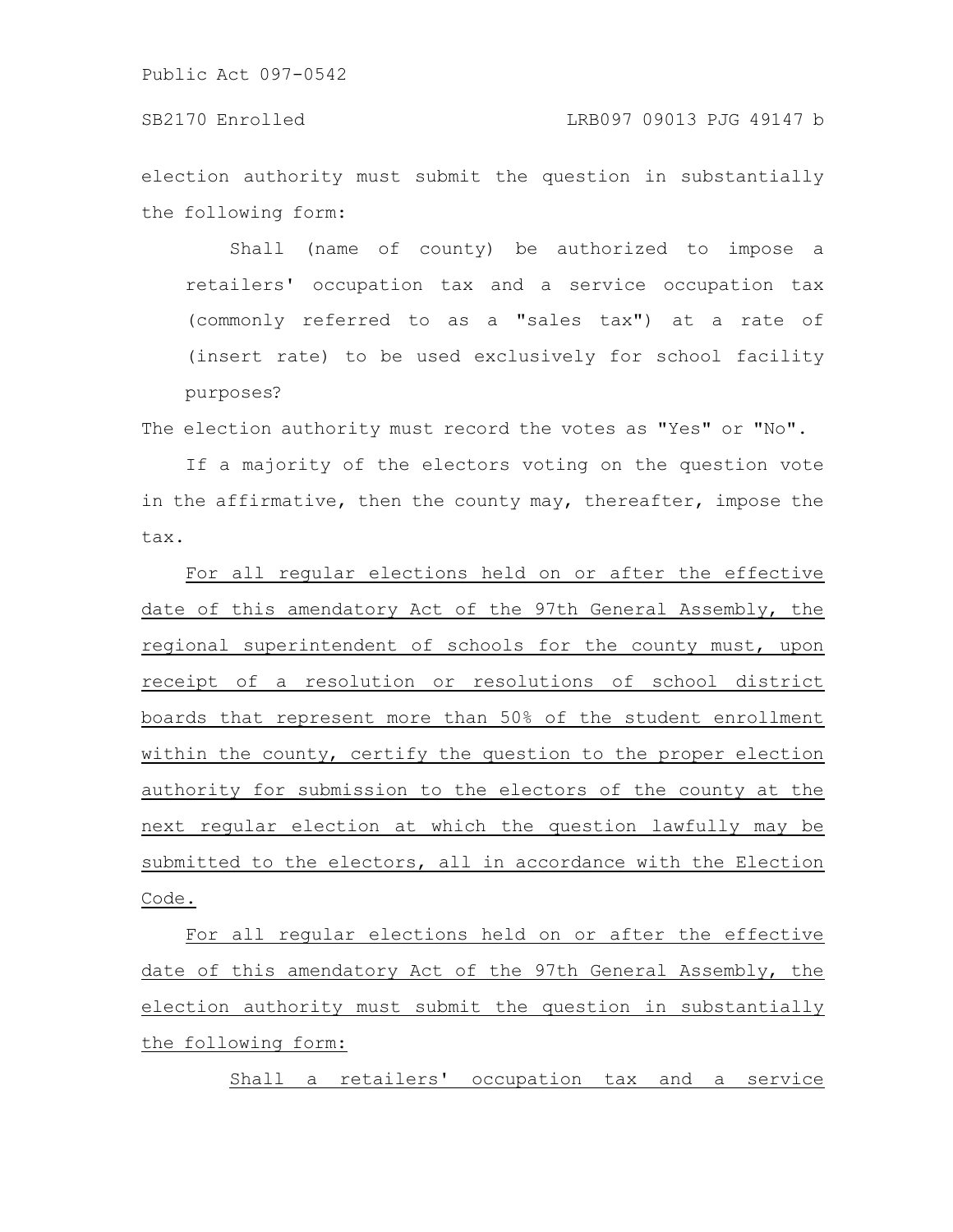occupation tax (commonly referred to as a "sales tax") be imposed in (name of county) at a rate of (insert rate) to be used exclusively for school facility purposes?

The election authority must record the votes as "Yes" or "No".

If a majority of the electors voting on the question vote in the affirmative, then the tax shall be imposed at the rate set forth in the question.

For the purposes of this subsection (c), "enrollment" means the head count of the students residing in the county on the last school day of September of each year, which must be reported on the Illinois State Board of Education Public School Fall Enrollment/Housing Report.

(d) The Department shall immediately pay over to the State Treasurer, ex officio, as trustee, all taxes and penalties collected under this Section to be deposited into the School Facility Occupation Tax Fund, which shall be an unappropriated trust fund held outside the State treasury.

On or before the 25th day of each calendar month, the Department shall prepare and certify to the Comptroller the disbursement of stated sums of money to the regional superintendents of schools in counties from which retailers or servicemen have paid taxes or penalties to the Department during the second preceding calendar month. The amount to be paid to each regional superintendent of schools and disbursed to him or her in accordance with 3-14.31 of the School Code, is equal to the amount (not including credit memoranda) collected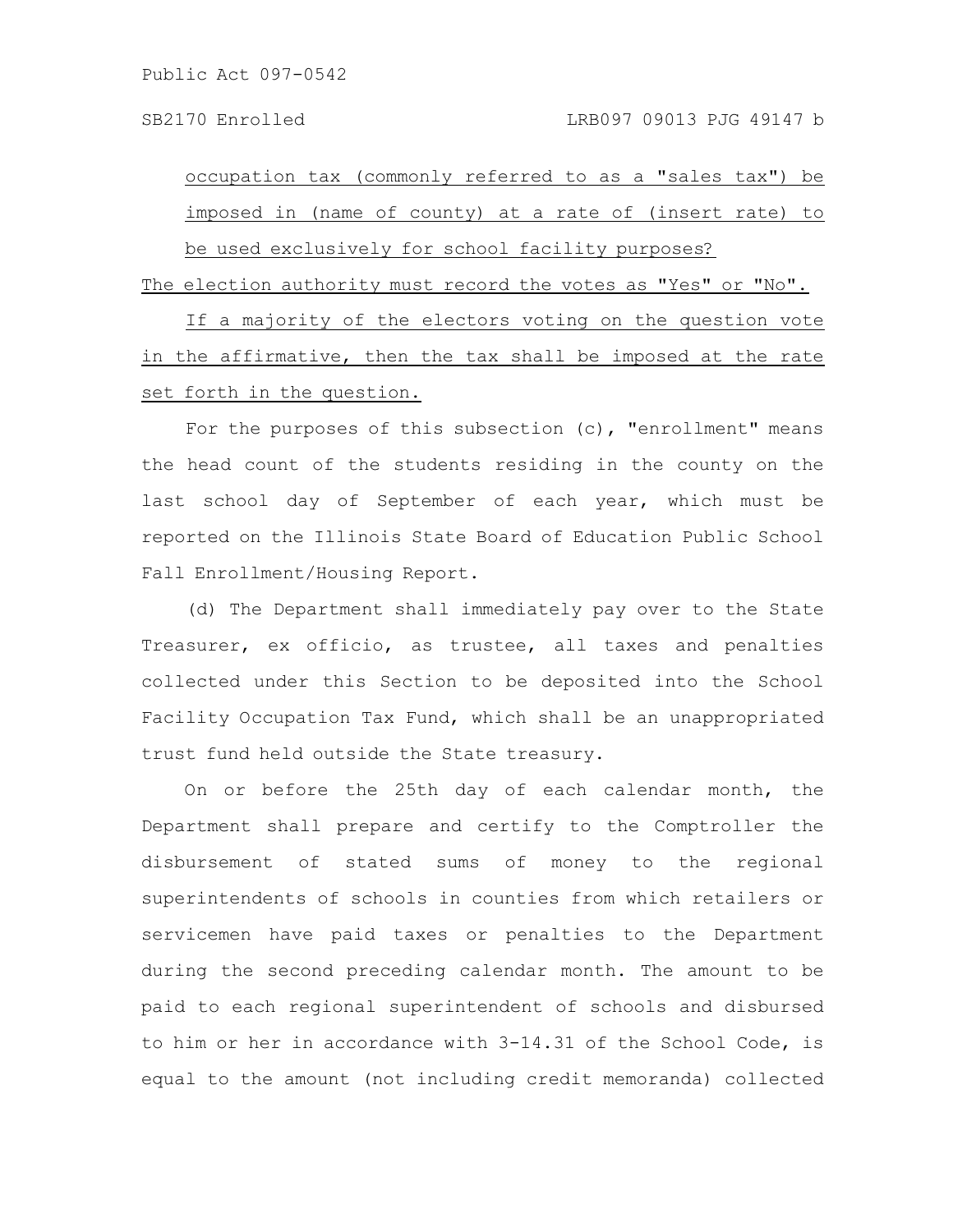from the county under this Section during the second preceding calendar month by the Department, (i) less 2% of that amount, which shall be deposited into the Tax Compliance and Administration Fund and shall be used by the Department, subject to appropriation, to cover the costs of the Department in administering and enforcing the provisions of this Section, on behalf of the county, (ii) plus an amount that the Department determines is necessary to offset any amounts that were erroneously paid to a different taxing body; (iii) less an amount equal to the amount of refunds made during the second preceding calendar month by the Department on behalf of the county; and (iv) less any amount that the Department determines is necessary to offset any amounts that were payable to a different taxing body but were erroneously paid to the county. When certifying the amount of a monthly disbursement to a regional superintendent of schools under this Section, the Department shall increase or decrease the amounts by an amount necessary to offset any miscalculation of previous disbursements within the previous 6 months from the time a miscalculation is discovered.

Within 10 days after receipt by the Comptroller from the Department of the disbursement certification to the regional superintendents of the schools provided for in this Section, the Comptroller shall cause the orders to be drawn for the respective amounts in accordance with directions contained in the certification.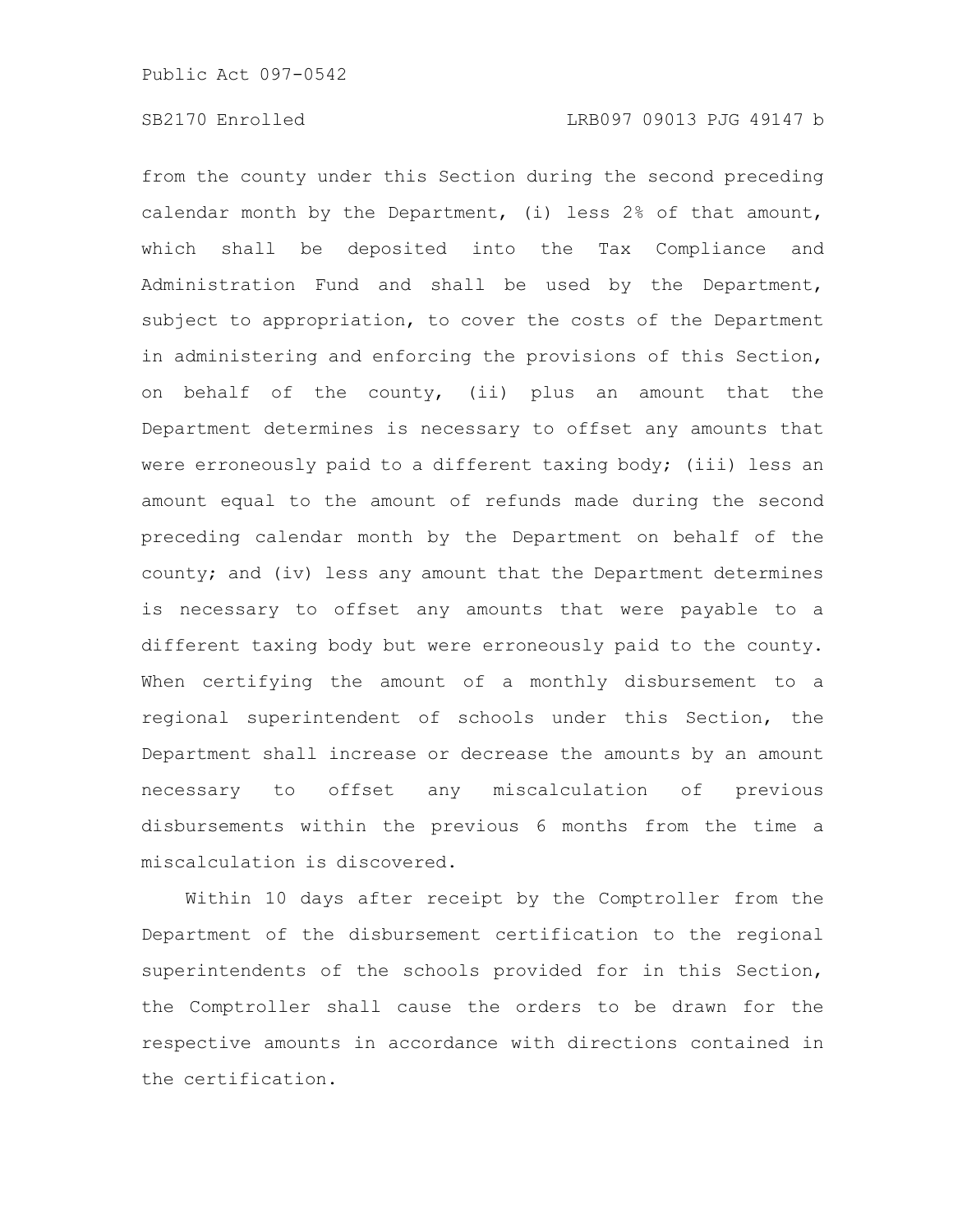If the Department determines that a refund should be made under this Section to a claimant instead of issuing a credit memorandum, then the Department shall notify the Comptroller, who shall cause the order to be drawn for the amount specified and to the person named in the notification from the Department. The refund shall be paid by the Treasurer out of the School Facility Occupation Tax Fund.

(e) For the purposes of determining the local governmental unit whose tax is applicable, a retail sale by a producer of coal or another mineral mined in Illinois is a sale at retail at the place where the coal or other mineral mined in Illinois is extracted from the earth. This subsection does not apply to coal or another mineral when it is delivered or shipped by the seller to the purchaser at a point outside Illinois so that the sale is exempt under the United States Constitution as a sale in interstate or foreign commerce.

(f) Nothing in this Section may be construed to authorize  $\theta$ county board to impose a tax to be imposed upon the privilege of engaging in any business that under the Constitution of the United States may not be made the subject of taxation by this State.

(g) If a county board imposes a tax under this Section pursuant to a referendum held before the effective date of this amendatory Act of the 97th General Assembly at a rate below the rate set forth in the question approved by a majority of electors of that county voting on the question as provided in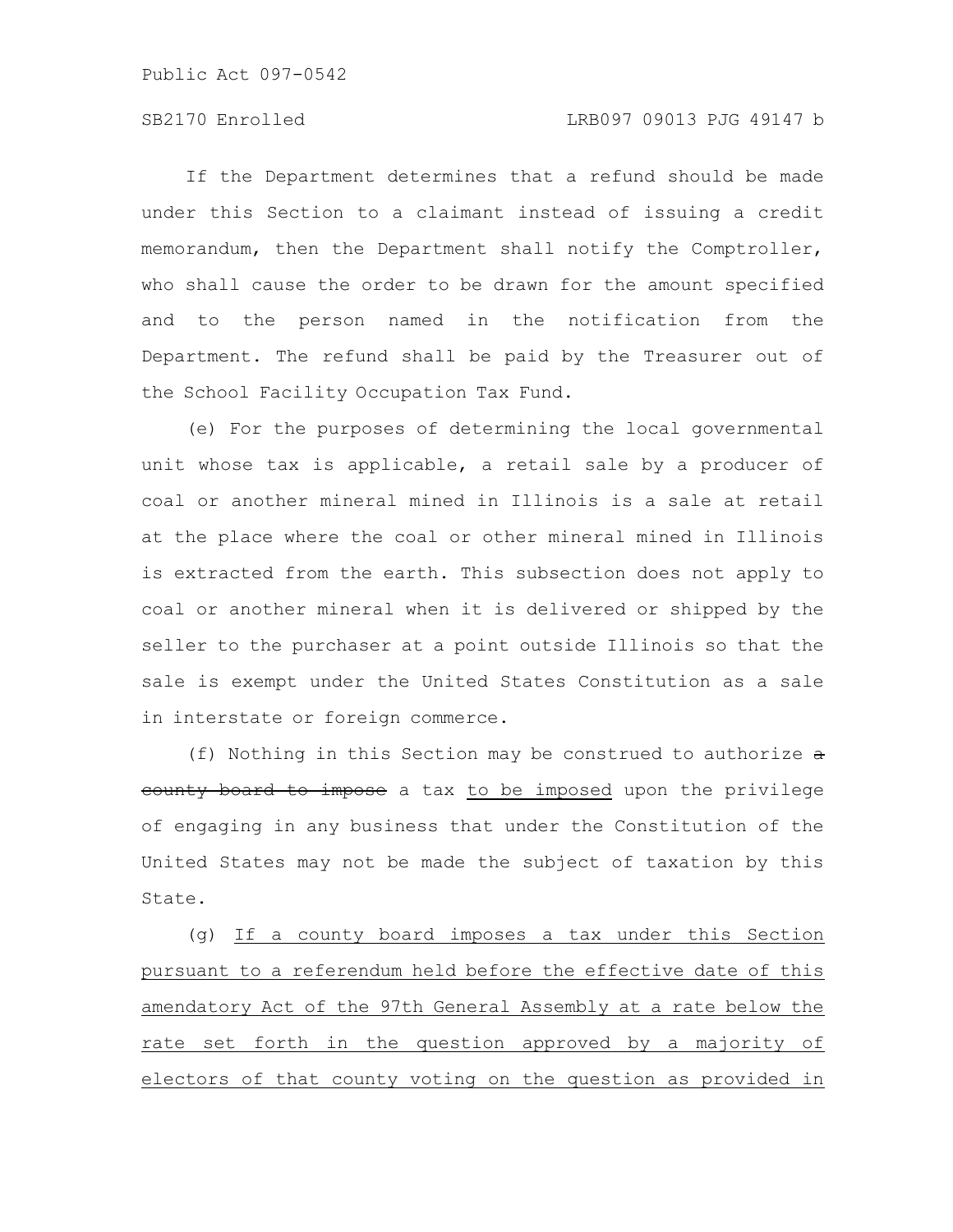subsection (c), then the county board may, by ordinance, increase the rate of the tax up to the rate set forth in the question approved by a majority of electors of that county voting on the question as provided in subsection (c). If a county board imposes a tax under this Section pursuant to a referendum held before the effective date of this amendatory Act of the 97th General Assembly, then the board may, by ordinance, discontinue or reduce the rate of the tax. If a tax is imposed under this Section pursuant to a referendum held on or after the effective date of this amendatory Act of the 97th General Assembly, then the county board may reduce or discontinue the tax, but only in accordance with subsection (h-5) of this Section. If, however, a school board issues bonds that are secured backed by the proceeds of the tax under this Section, then the county board may not reduce the tax rate or discontinue the tax if that rate reduction or discontinuance would adversely affect inhibit the school board's ability to pay the principal and interest on those bonds as they become due or necessitate the extension of additional property taxes to pay the principal and interest on those bonds. If the county board reduces the tax rate or discontinues the tax, then a referendum must be held in accordance with subsection (c) of this Section in order to increase the rate of the tax or to reimpose the discontinued tax.

The results of any election that imposes, reduces, or discontinues authorizes a proposition to impose a tax under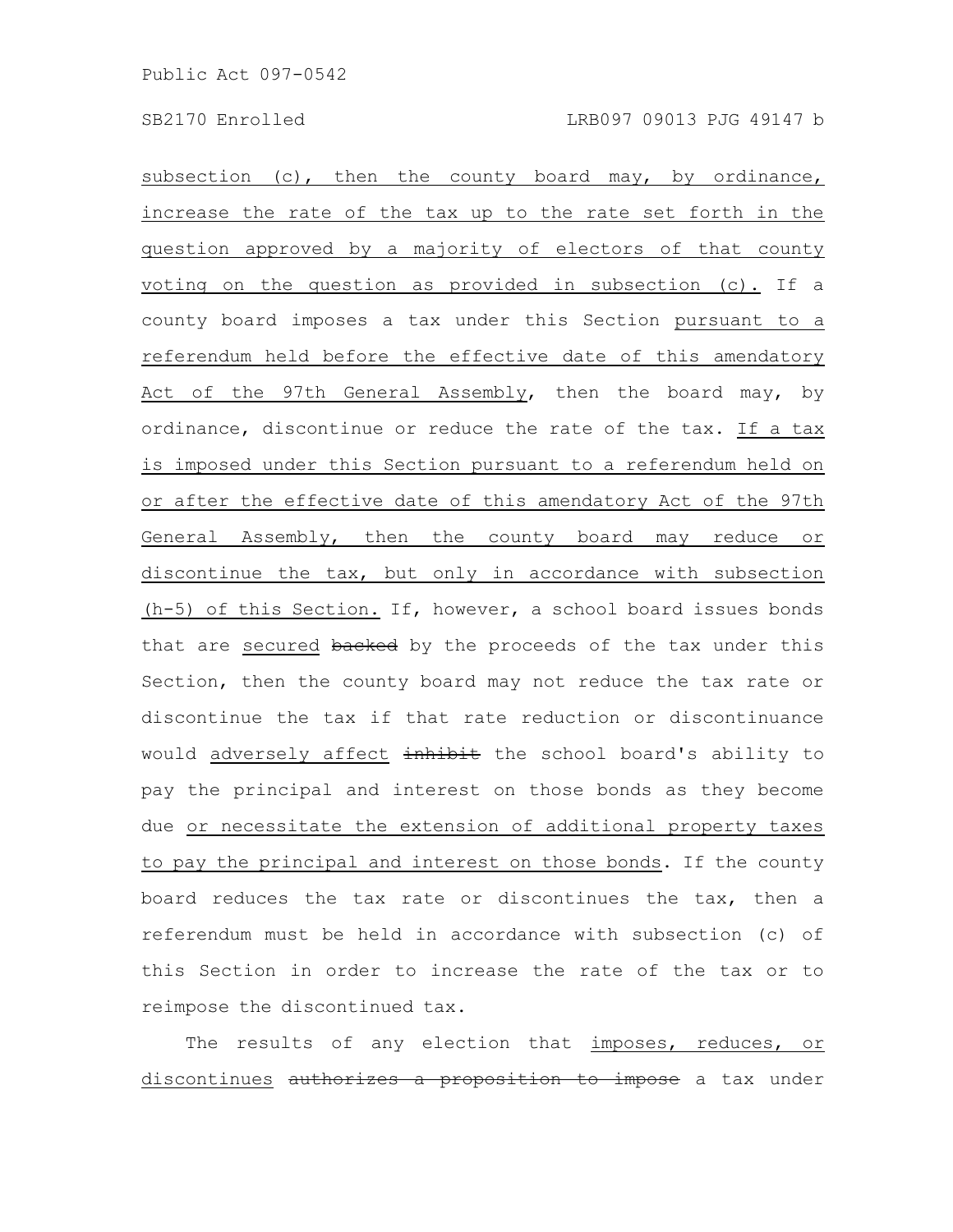this Section must be certified by the election authority, and or to change the rate of the tax along with an ordinance imposing the tax, or any ordinance that increases or lowers the rate or discontinues the tax $_{\tau}$  must be certified by the county clerk and, in each case, filed with the Illinois Department of Revenue either (i) on or before the first day of April, whereupon the Department shall proceed to administer and enforce the tax or change in the rate as of the first day of July next following the filing; or (ii) on or before the first day of October, whereupon the Department shall proceed to administer and enforce the tax or change in the rate as of the first day of January next following the filing.

(h) For purposes of this Section, "school facility purposes" means (i) the acquisition, development, construction, reconstruction, rehabilitation, improvement, financing, architectural planning, and installation of capital facilities consisting of buildings, structures, and durable equipment and for the acquisition and improvement of real property and interest in real property required, or expected to be required, in connection with the capital facilities and (ii) the payment of bonds or other obligations heretofore or hereafter issued, including bonds or other obligations heretofore or hereafter issued to refund or to continue to refund bonds or other obligations issued, for school facility purposes, provided that the taxes levied to pay those bonds are abated by the amount of the taxes imposed under this Section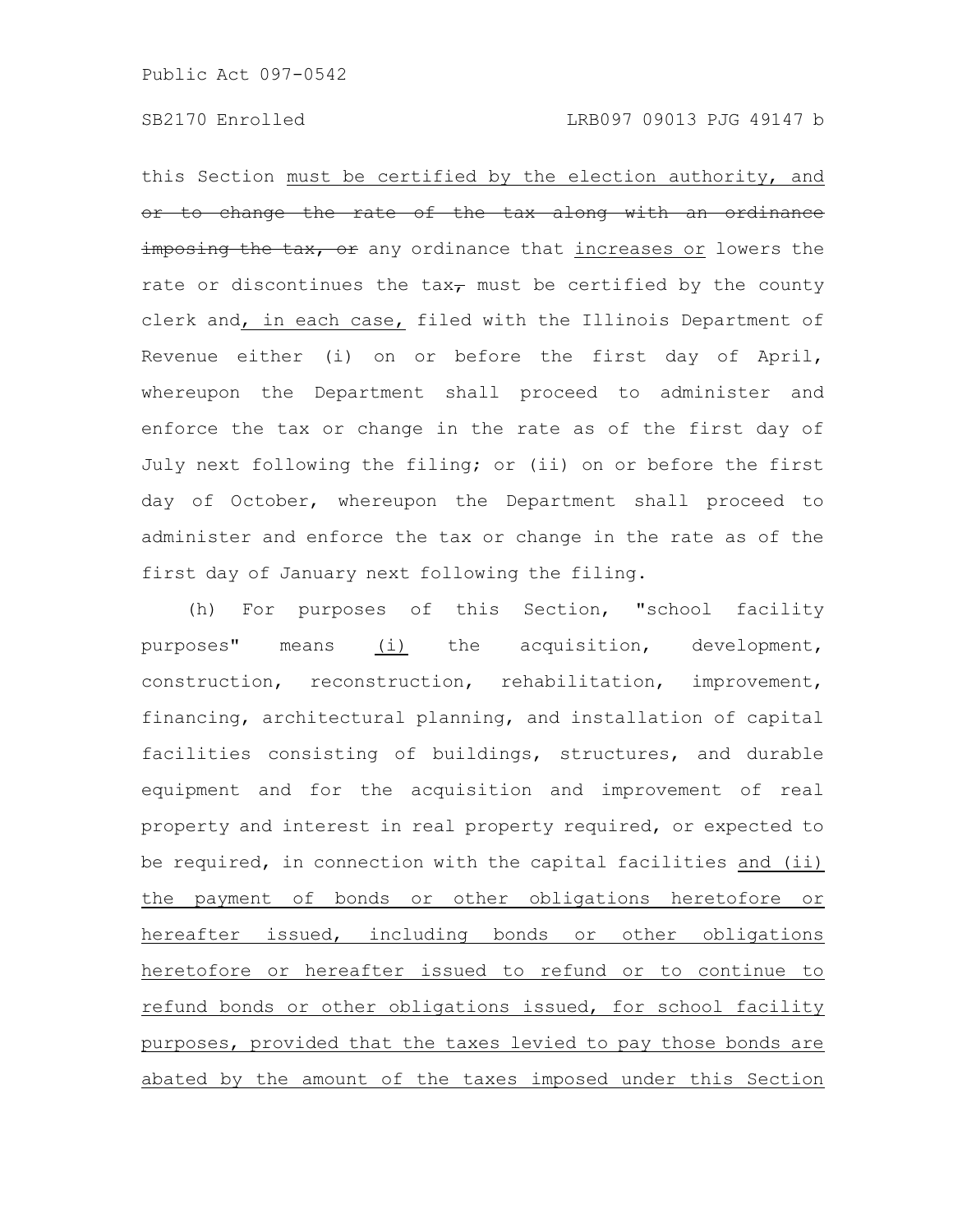that are used to pay those bonds. "School-facility purposes" also includes fire prevention, safety, energy conservation, disabled accessibility, school security, and specified repair purposes set forth under Section 17-2.11 of the School Code.

(h-5) A county board in a county where a tax has been imposed under this Section pursuant to a referendum held on or after the effective date of this amendatory Act of the 97th General Assembly may, by ordinance or resolution, submit to the voters of the county the question of reducing or discontinuing the tax. In the ordinance or resolution, the county board shall certify the question to the proper election authority in accordance with the Election Code. The election authority must submit the question in substantially the following form:

Shall the school facility retailers' occupation tax and service occupation tax (commonly referred to as the "school facility sales tax") currently imposed in (name of county) at a rate of (insert rate) be (reduced to (insert rate))(discontinued)?

If a majority of the electors voting on the question vote in the affirmative, then, subject to the provisions of subsection (g) of this Section, the tax shall be reduced or discontinued as set forth in the question.

(i) This Section does not apply to Cook County.

(j) This Section may be cited as the County School Facility Occupation Tax Law.

(Source: P.A. 95-675, eff. 10-11-07.)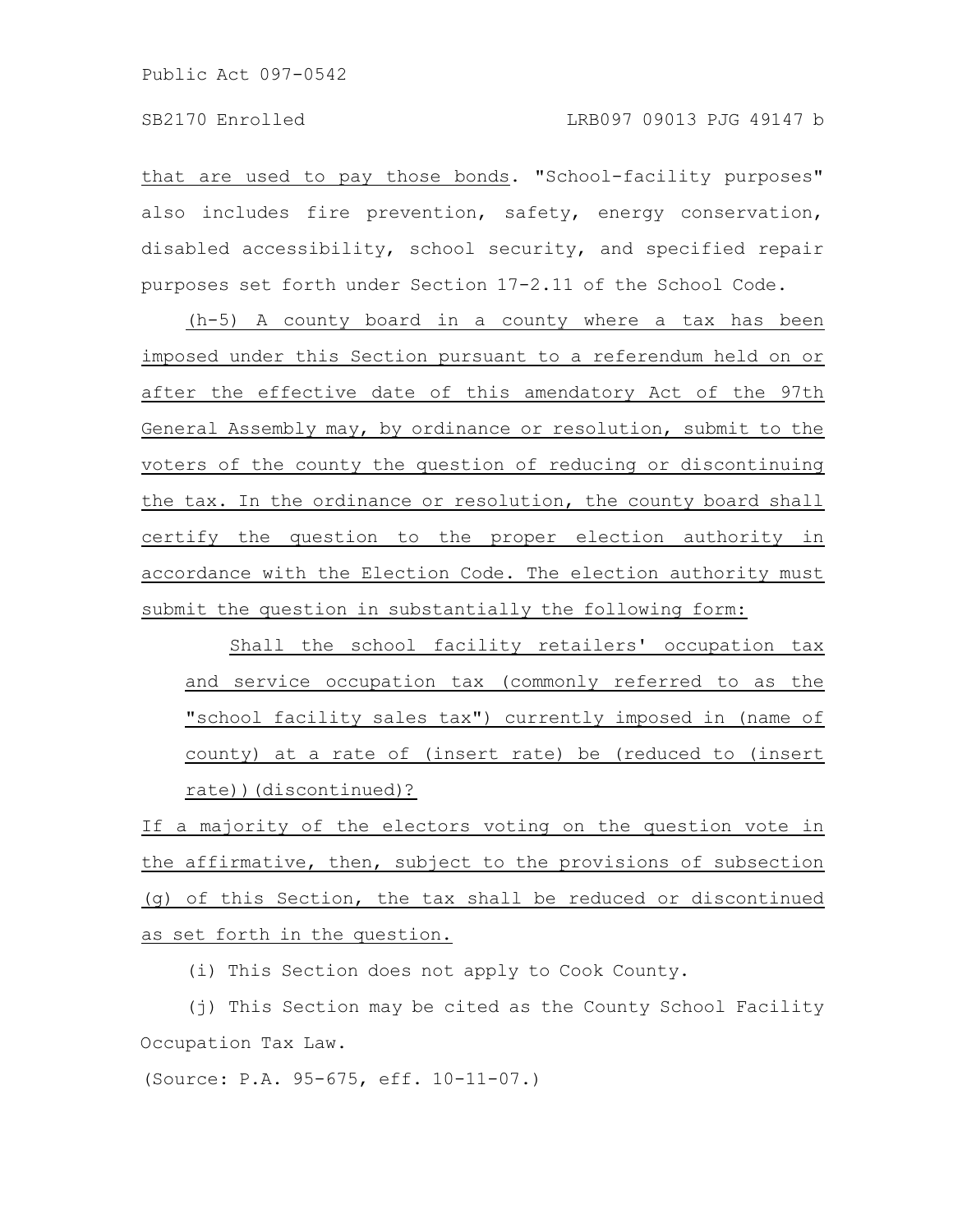Section 15. The School Code is amended by changing Section 10-22.36 as follows:

(105 ILCS 5/10-22.36) (from Ch. 122, par. 10-22.36)

Sec. 10-22.36. Buildings for school purposes. To build or purchase a building for school classroom or instructional purposes upon the approval of a majority of the voters upon the proposition at a referendum held for such purpose or in accordance with Section 17-2.11, 19-3.5, or 19-3.10. The board may initiate such referendum by resolution. The board shall certify the resolution and proposition to the proper election authority for submission in accordance with the general election law.

The questions of building one or more new buildings for school purposes or office facilities, and issuing bonds for the purpose of borrowing money to purchase one or more buildings or sites for such buildings or office sites, to build one or more new buildings for school purposes or office facilities or to make additions and improvements to existing school buildings, may be combined into one or more propositions on the ballot.

Before erecting, or purchasing or remodeling such a building the board shall submit the plans and specifications respecting heating, ventilating, lighting, seating, water supply, toilets and safety against fire to the regional superintendent of schools having supervision and control over